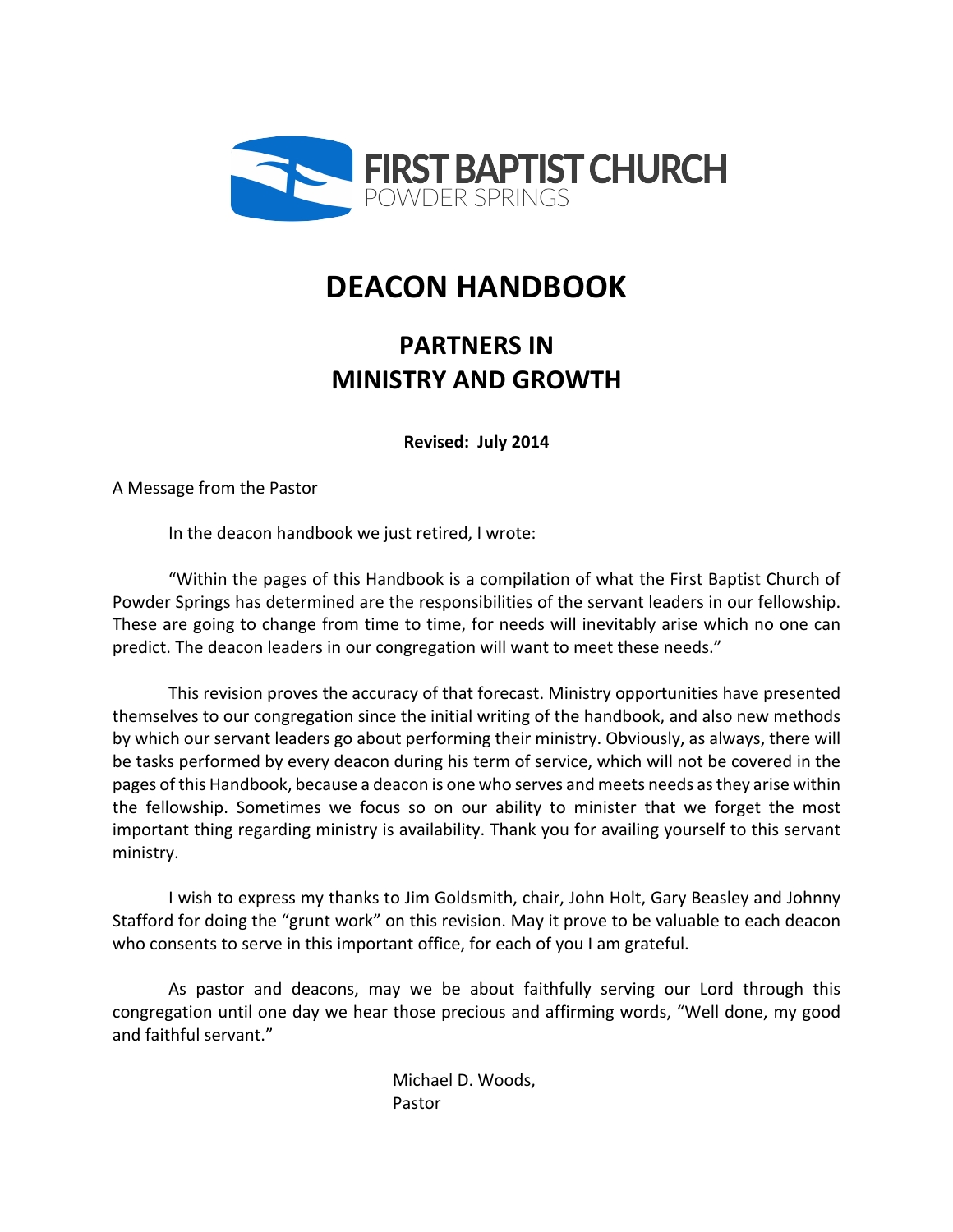### **MISSION STATEMENT**

The Mission of the First Baptist Church of Powder Springs is to be in fellowship with God and each other, worship Him faithfully, share the good news of Christ, teach what we have learned from Him and care for others.

#### INDEX/INFORMATION

First Baptist Church 4330 North Avenue Powder Springs, Georgia 30127

> Phone: 770-943-9333 Fax: 770-439-2096

| Article I   | <b>GENERAL</b>                     |                                 | Page No. |
|-------------|------------------------------------|---------------------------------|----------|
|             | Paragraph 1                        | By-laws                         | 3        |
|             | Paragraph 2                        | Qualifications                  | 4        |
|             | Paragraph 3                        | <b>Doctrinal Statement</b>      | 5        |
| Article II  | <b>DUTIES AND RESPONSIBILITIES</b> |                                 |          |
|             | Paragraph 1                        | Service                         | 6        |
|             | Paragraph 2                        | Deacon of the Week              | 6        |
|             | Paragraph 3                        | <b>Baptismal Ministry Team</b>  | 8        |
|             | Paragraph 4                        | <b>Communion Ministry Team</b>  | 9        |
|             | Paragraph 5                        | <b>Crisis Ministry Team</b>     | 9        |
|             | Paragraph 6                        | <b>Homebound Ministry Team</b>  | 10       |
|             | Paragraph 7                        | <b>Prayer Team Ministry</b>     | 10       |
|             | Paragraph 8                        | Widow/Widower Ministry Team     | 10       |
| Article III | <b>CHARACTERISTICS OF A DEACON</b> |                                 |          |
|             | Paragraph 1                        | Visitor                         | 11       |
|             | Paragraph 2                        | Witness                         | 11       |
|             | Paragraph 3                        | Greeter                         | 11       |
|             | Paragraph 4                        | Problem Solver                  | 11       |
|             | Paragraph 5                        | Minister                        | 11       |
|             | Paragraph 6                        | This Handbook Not All Inclusive | 12       |
|             | <b>Authentication Page</b>         |                                 | 12       |
|             | <b>Suggestion Page</b>             |                                 | 12       |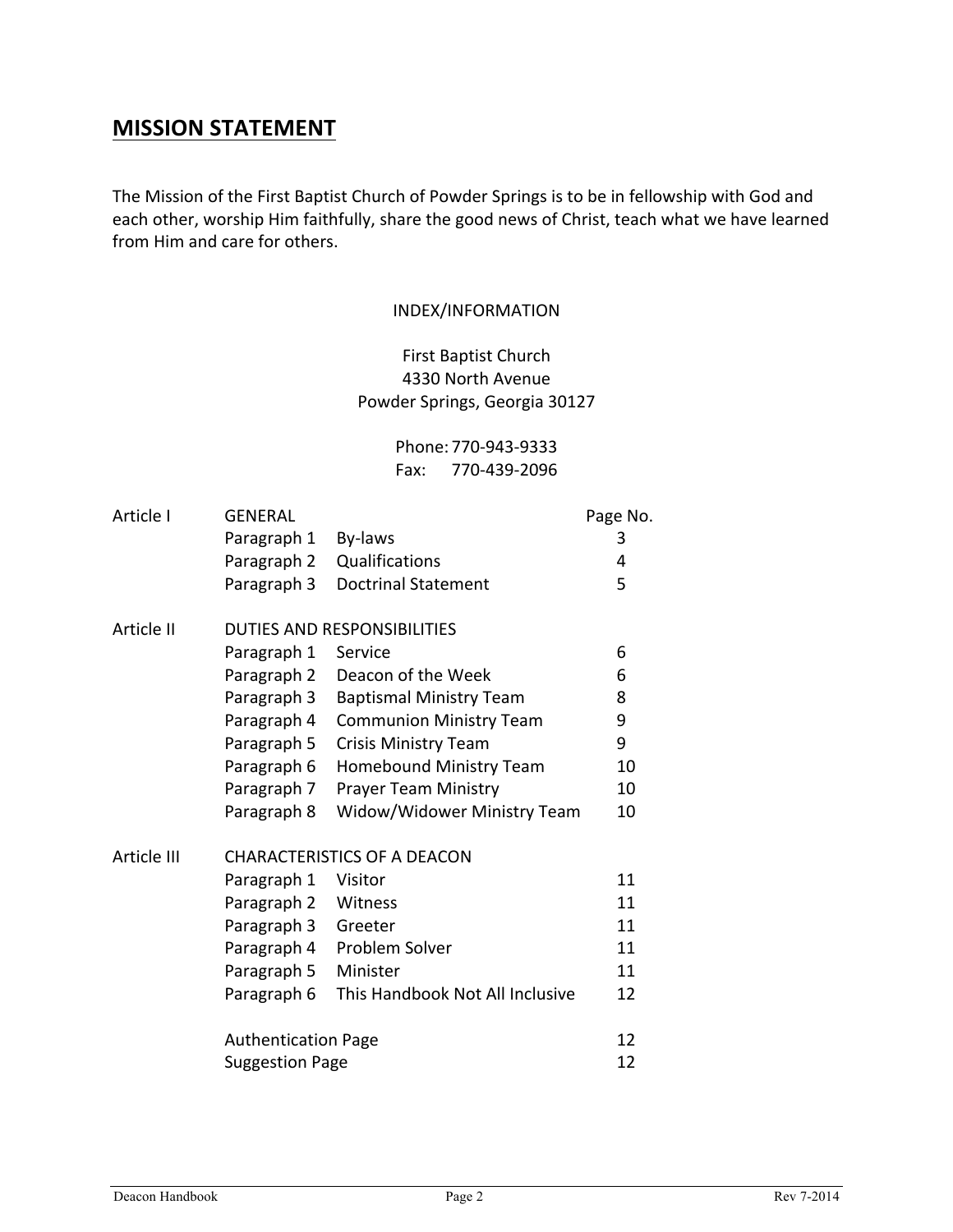#### I. **GENERAL**

#### Paragraph 1. **By-laws**

The following information pertaining to deacons is quoted from the church by-laws:

"The church shall elect as many deacons as the church may deem necessary to discharge the duties of the office, one-third of who shall be chosen annually for a term of three years. No deacon shall be eligible for re-election until one full year has elapsed following a full term of service. The deacons shall notify the church each year the manner that the new deacons shall be chosen. The deacons shall perform their duties in accordance with the duties outlined in the Holy Scriptures. The absence of a deacon from three regular consecutive monthly deacon's meetings during a calendar year shall cause forfeiture by such deacon of his office; provided however, that for the purpose of this rule, no absence shall be counted if the reported cause for such absence is approved by deacons at their next regular meeting. When there is a vacancy under this rule, or as a result of an unexpired term, the chairman and secretary of the deacons shall certify such fact to the next church conference and such vacancy shall be filled after proper notice."

Generally, the vacancy will be filled at the next deacon election, unless the Pastor and Chairman of Deacons deem a special election is warranted. In this case, the election ballot results from the previous deacon election occurring prior to the vacancy will be utilized to fill the vacancy. If the vacancy is filled at the next general deacon election, the number of deacons to be elected will be increased by one (1) deacon. The additional deacon elected will serve for the balance of the unexpired term of the deacon being replaced.

"Only persons twenty-one (21) years of age and older who have been members of the First Baptist Church, Powder Springs, Georgia, Inc. for a period of at least two (2) years shall be eligible for election as a deacon.

**Associate Deacons:** (a) The associate deacons shall be selected by the active ordained deacons to serve one (1) year. The deacon shall exercise utmost discretion in his selection of an associate deacon. The person selected shall be approved by the church. (b) The associate deacons shall attend all meetings and participate in discussions without a vote. They shall be excused from the meetings when deemed advisable by the Chairman of Deacons. (c) The associate deacon will serve as a partner with the deacon in any capacity relative to the office of deacon.

Ministry Teams: The deacons shall be authorized to establish any such committees necessary to fulfill the duties and obligations as set forth."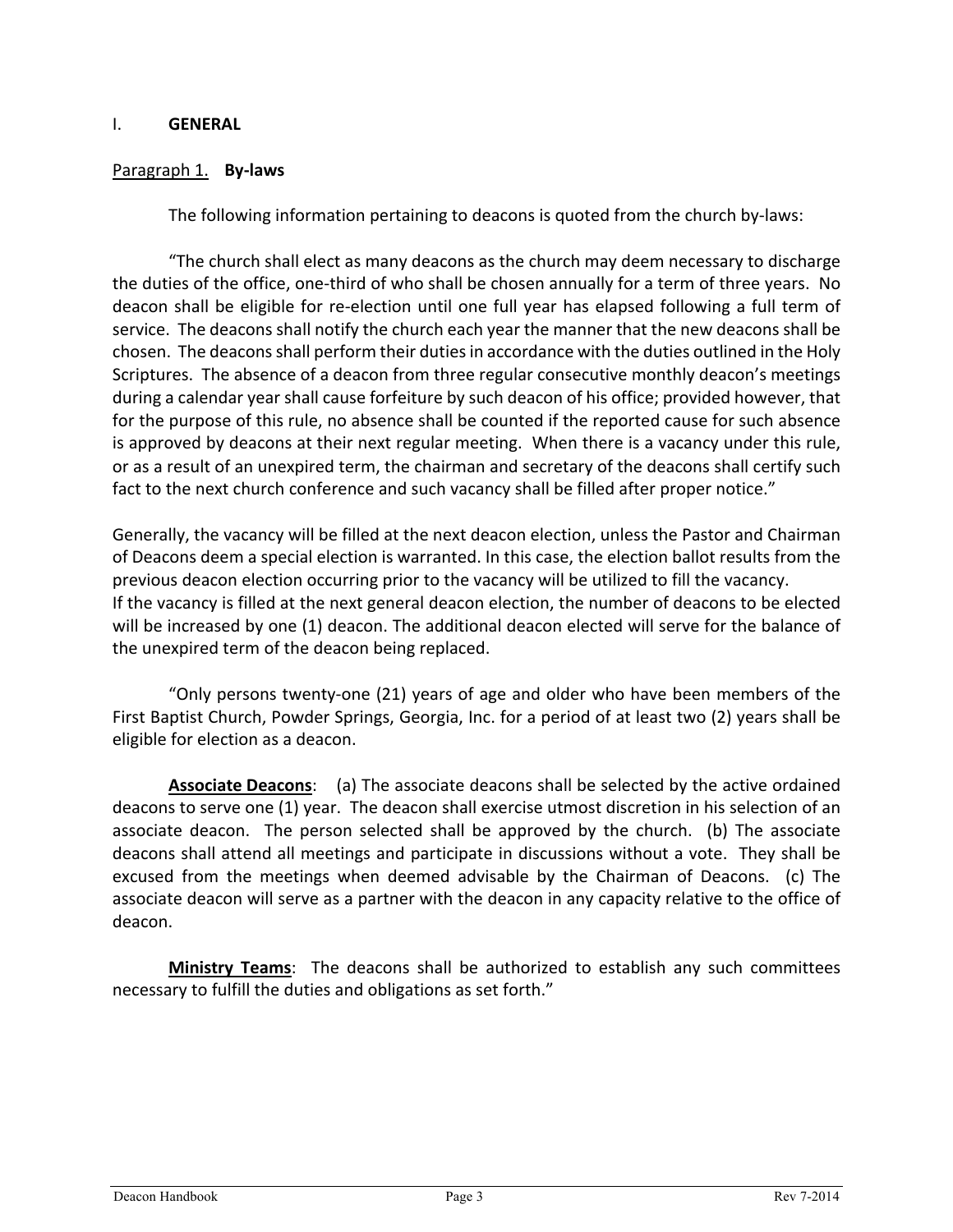#### Paragraph 2. **Qualifications**

The office of deacon is one of ministry and service to Jesus Christ through His church. Any other understanding of this office does disservice to the New Testament record. This is not an office or position given to someone to honor him. To be eligible for this respected position, you must have been a member of this church at least two years, be over 21 years of age, and you must seek to consistently meet the following qualifications:

- 1. He is full of the Holy Spirit (Acts 6:3, 5) Such men are spiritually minded and submissive to God's leadership.
- 2. He is full of wisdom (Acts 6:3) Such men have spiritual knowledge and understanding that provide sound direction for the ministry of the church.
- 3. He is also full of faith (Acts  $6:5$ ) Spiritual men walk by faith and not by sight because they know and trust the God of the Word and believe in the Word of God.
- 4. He has a good reputation (Acts 6:3) Such a man demonstrates integrity and honesty to others. He has a believable Christian life.
- 5. This man should be grave or dignified and worthy of respect (I Timothy 3:8) Such a man faces life seriously and there is a certain stateliness about him that commands respect.
- 6. He is a man who is not double-tongued, but is sincere in his speech (I Timothy 3:8) Such a man should speak with verbal honesty and integrity, not saying one thing to one person and something else to another.
- 7. This man abstains from the use of addictive drugs for other than medicinal purposes, and from the sale and use of alcoholic beverages (I Timothy 3:8) - He realizes the importance of his Christian influence and is willing to limit his liberty for the sake of others.
- 8. He is not a greedy person (I Timothy 3:8) Such a man is free from the love of money and other earthly possessions.
- 9. This man has a deep Biblical commitment (I Timothy 3:9) This man holds to the truths of the Christian faith with a clear conscience. He is not easily swayed from the truth because he strives to live what he knows.
- 10. He must first be tested and proven (I Timothy 3:10) This man must have proven over time that he is faithful and that his walk is credible.
- 11. He must also be beyond reproach and blameless (I Timothy 3:10) Such a man must display a lifestyle free from continual patterns of Scriptural disobedience.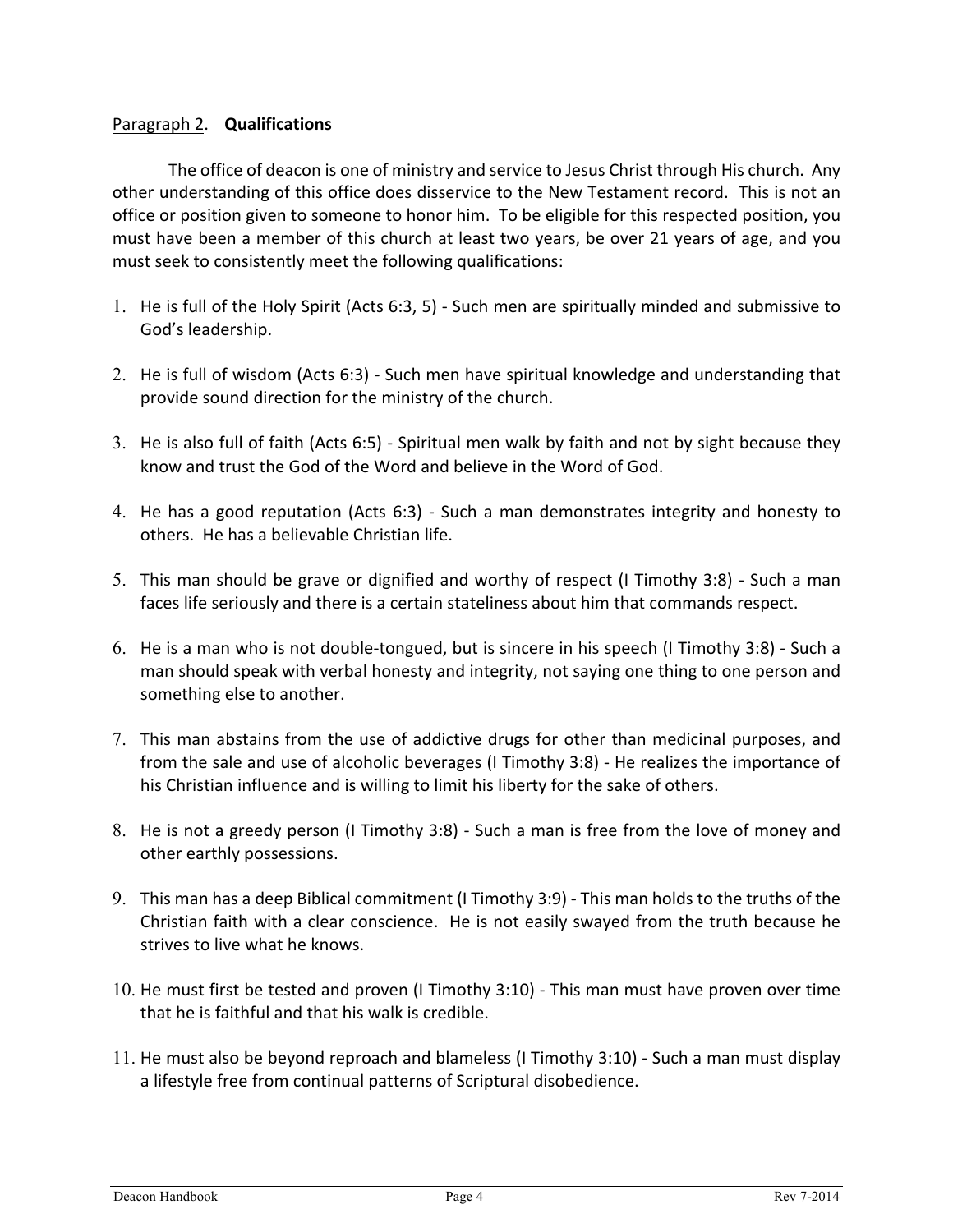- 12. A deacon must be the husband of but one wife and must manage his children and household well (I Timothy 3:12).
- 13. This man's wife should be a woman worthy of respect, not a malicious gossip, but temperate and faithful in everything  $(I$  Timothy 3:11) - The spouse should be devoted to God and yielded to the Holy Spirit.
- 14. He must recognize and respect the office of pastor (Hebrews 13:7, 17) He should be a loyal and trusted friend and supporter of the pastor of the church.
- 15. He shall practice "storehouse tithing" of his family income (Malachi 3:10 and I Corinthians 16:2) - A deacon's life should be a testimony to others regarding the faithfulness of God to keep His promises.
- 16. He should do all he can to create and preserve unity and harmony in the church (Ephesians 4:1-3) - Jesus said, "Every kingdom divided against itself is brought to desolation; and every city or house divided against itself shall not stand." (Matthew 12:25)

#### Paragraph 3. **Doctrinal Statement**

- 1. THE SCRIPTURES: I believe that the entire Bible, all 66 books, is inspired by God. Through the providence of God, the Word has been protected and preserved, and is the only authoritative rule of faith and practice. (2 Timothy 3:16-17; 2 Peter 1:20-21)
- 2. GOD: I believe that there is only one true, living Sovereign, Holy and eternally existent God. He exists in three co-equal persons - Father, Son and Holy Spirit - each being a distinct person and with a distinct function, but all of one essence and all possessing the same nature, perfection, and attributes.
- 3. JESUS CHRIST: I believe that Jesus Christ is God. He was conceived by the Holy Spirit, born of a virgin, lived a sinless life, performed many miracles, shed His blood on the cross as a vicarious substitute, was buried, bodily resurrected, ascended to the right hand of the Father, and will return literally, visibly, and personally in glory and power (John 1:1-3, 14; Matthew 1:18-25; Philippians 2:5-9; Colossians 1:15; 1 Corinthians 15:1-8; Acts 1:11).
- 4. HOLY SPIRIT: I believe that the Holy Spirit is God, co-equal and co-existent with the Father and the Son. He is the chief convictor of sin, the chief agent of regeneration and sanctification. The Holy Spirit indwells every believer and empowers every believer to live a godly life (John 14:16-19; John 16:7-15; 1 Corinthians 6:19-20; Romans 8:9, 11; Titus 3:5).
- 5. MANKIND: I believe that in the beginning God created mankind in His image. Mankind was originally created with the ability to live perfectly for God's glory (Genesis 1:27, 31).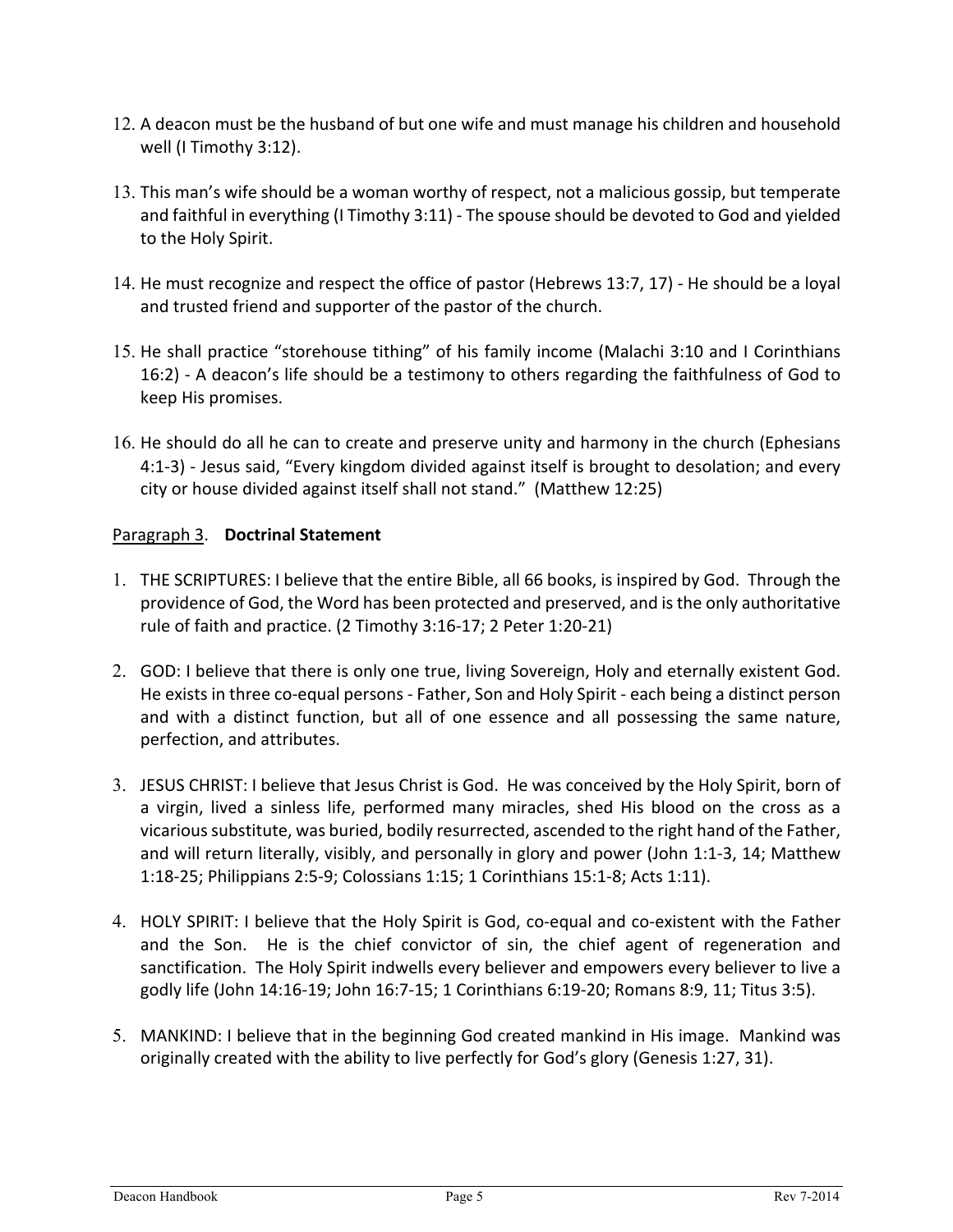- 6. SIN: I believe that Adam, the first man, sinned by disobedience. This act resulted in the fall of all mankind; therefore, all people have sinned and lost their ability to live for the glory of God. Mankind's fall has incurred both physical and spiritual death on all until there is forgiveness and salvation by the grace of God (Genesis  $3:1-24$ ; Romans  $3:10-23$ ;  $5:12-21$ ; 6:23).
- 7. SALVATION: I believe the salvation of lost and sinful mankind is a free gift of God's grace apart from human works, based solely upon Christ's vicarious and atoning death, effected by the regenerating work of the Holy Spirit, and received only through faith in the person and finished work of Jesus Christ on the cross (Ephesians 2:1-10).
- 8. THE CHURCH: I believe that the church is the body of Christ and the family of God. It is made up of saved and baptized believers, who regularly join together on the Lord's Day for worship, fellowship, and ministry (Matthew 16:18; 1 Corinthians 12:12-14; Hebrews 10:25).
- 9. EVANGELISM: I believe that it is the responsibility and privilege of every Christian to proclaim the good news of Jesus Christ and to seek to make growing disciples. (Matthew 28:18-20; Acts 1:8)
- 10. THE HOME: In addition to these important beliefs, I also believe that God has given the parents and the home the responsibility to bring up their children in the nurture and admonition of the Lord. (Ephesians 6:4; Proverbs 22:6)

#### II. **DUTIES AND RESPONSIBILITIES**

#### Paragraph 1. **Service**

If you know you are going to be absent, be sure to notify secretary of Deacons or Deacon Chairman. Unless providentially hindered, and with consideration for family and work responsibilities, deacons are expected to attend all scheduled meetings and to fulfill all duties and responsibilities as outlined in Article II. If unable to fulfill expected duties for an extended period of time, the deacon should consider withdrawing from the active group.

#### Paragraph 2. **Deacon of the Week**

Deacons will have the responsibility of Deacon of the Week for up to two times during the church year. The deacon or associate deacon will be responsible for delivering the offertory prayer in each of the two morning worship services and the evening service. The person so responsible will be present at the pastor's office at least ten minutes prior to the beginning of each worship service.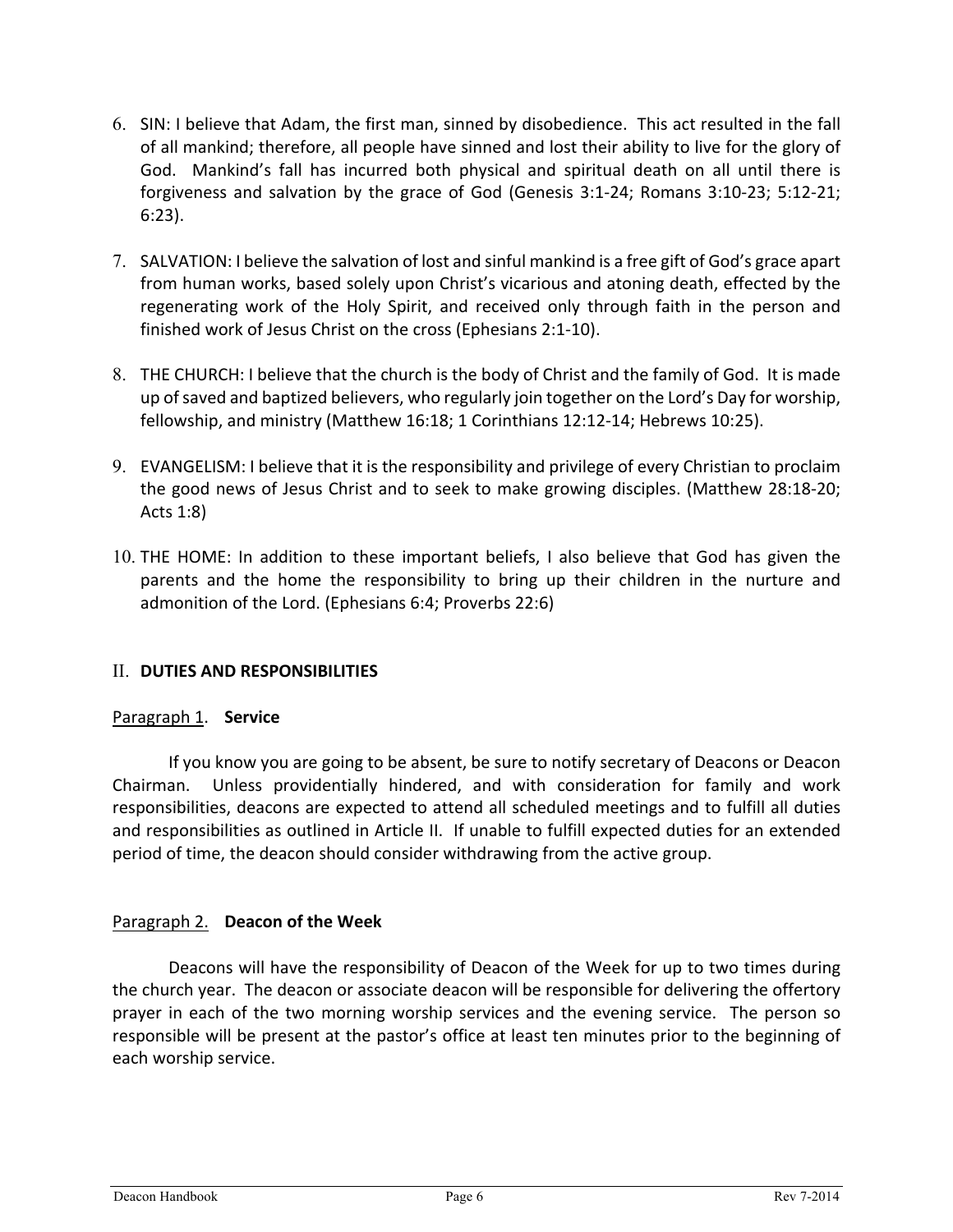The Deacon of the Week will be responsible for ensuring for each of the Sunday morning services the offering is placed in the red money bags. He will lock the bags with keys that are always kept in the blue bag, and will then place the red bags in the vault in the Financial Secretary's office, room 124. The keys for the red money bags will be placed in the red bag for the 10:45AM offering and placed in the vault.

The blue bag is kept in the foyer closet during the morning services and is used for securing the offering of the evening service. After receiving the evening offering, the blue bag is placed in the door slot in room 124. When taking the money to the vault, at least two people should be present with the money bags at all times.

On Sundays when there is no planned evening service, the blue bag is taken to the vault after the morning offerings.

The Deacon of the Week should separate all visitors' cards from the offering collections and place them in the church Sunday School office next to the Financial Secretary's office.

The Deacon and associate will be responsible for Sunday afternoon visitation. They should arrive at the church at approximately 2:00 pm, having previously notified other deacons who are responsible for visitation on that Sunday. They will review the visitor information cards and make contact, as appropriate, either through a personal visit and/or telephone call. The results will be noted on the visitor cards and left on the Conference Room table.

During the following week, the deacon, visiting deacons and associates will provide security surveillance of church buildings and grounds on Wednesday evening during church scheduled events. Upon arrival for security duty, it is essential that the deacon make contact with the nursery workers and advise them of his presence on the grounds should any need arise. The deacon will remain at the church until all the nursery workers have departed and substantially all others have departed. Hand held radios are available in the workroom for use to provide immediate contact with security personnel and/or with the nursery.

On Wednesday evening, the deacon and associate should arrive at the church at a reasonable early time, work permitting, since many church activities commence about 5:30 pm. Note: Check with Jerry Webb as he may volunteer to take over until he locks up after choir practice.

On the Sunday when parking lot duty is provided, the deacon, visiting deacons (from the previous Sunday), and associates will be needed on the grounds and in the buildings from approximately 8:45 am until after the majority of all members of the congregation have departed after ending the 10:45 am service A deacon or associate should man the senior parking lot on Marietta street by 9AM prior to the 9:15 service and by 10:30AM for the 10:45 service to help direct folks to the parking shuttle area due to limited parking in the senior lot.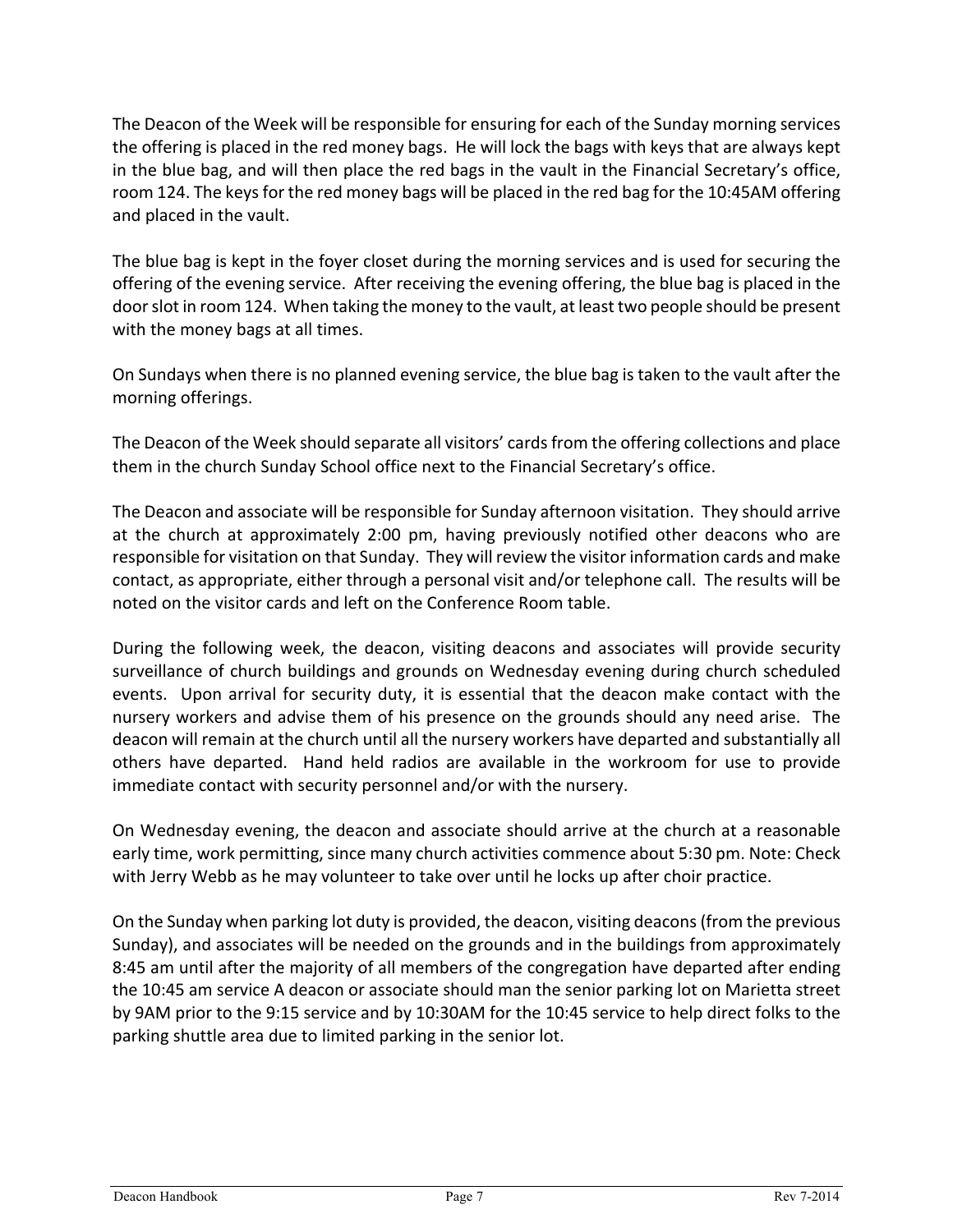The deacon and/or associate will also provide security during the Sunday evening service. This will conclude Deacon of the Week responsibilities.

At times during the security detail, a walk-through of the buildings would be appropriate. Be alert for anyone wandering in the hallways and invite them to the worship service, or otherwise assist them as may be appropriate. During a final walk-through of the buildings be alert to close windows or doors and to turn off lights.

The deacon of the week is responsible for getting the golf cart keys from the Sunday School office on the Sunday morning security surveillance will be provided. The deacon should make sure the visiting deacons and associates are notified that they will need to help with parking lot duty.

The golf carts should be stationed at the parking shuttle pick up banner in the main lot by 9AM. Golf carts should cycle so one of the two carts is always circling to pick folks up while the other cart is dropping off at the parking lot welcome center shelter. The carts should not drop off at the North Avenue doors due to the lack of adequate turning radius and impediment to arriving/departing vehicle traffic on North Avenue.

The carts should be returned to the storage shed and the cart covers zipped and secured at the bottom with provided hooks. Keys should be returned to the Sunday School office. If there are any cart maintenance issues noticed, complete a vehicle maintenance work order form. These forms are located under the cart key box in the Sunday School office.

During the Sunday morning time of security detail, any breach of security should be reported to the police office on duty and then to church authorities. In the event of a security problem during other times of the week, coordination will be made with the Church Administrator or other ministers and appropriate action will be taken.

#### Paragraph 3. **Baptismal Ministry Team**

The Baptismal Ministry Team will be composed of a team leader and such other members as are designated by the Chairman of Deacons and the Pastor. The Principle responsibilities of this team are as follows:

- 1. Assist minister during baptismal service.
- 2. Coordinate with housekeeping staff to make sure the baptismal pool is prepared in advance, in addition to making sure water heater is activated.
- 3. Contact pastor's Administrative Assistant regarding number of candidates and in which services they will be baptized.
- 4. Assist baptismal candidates as appropriate.
- 5. Clean up baptismal area of all standing water and make sure tiled areas are dry; especially areas that will encounter foot traffic.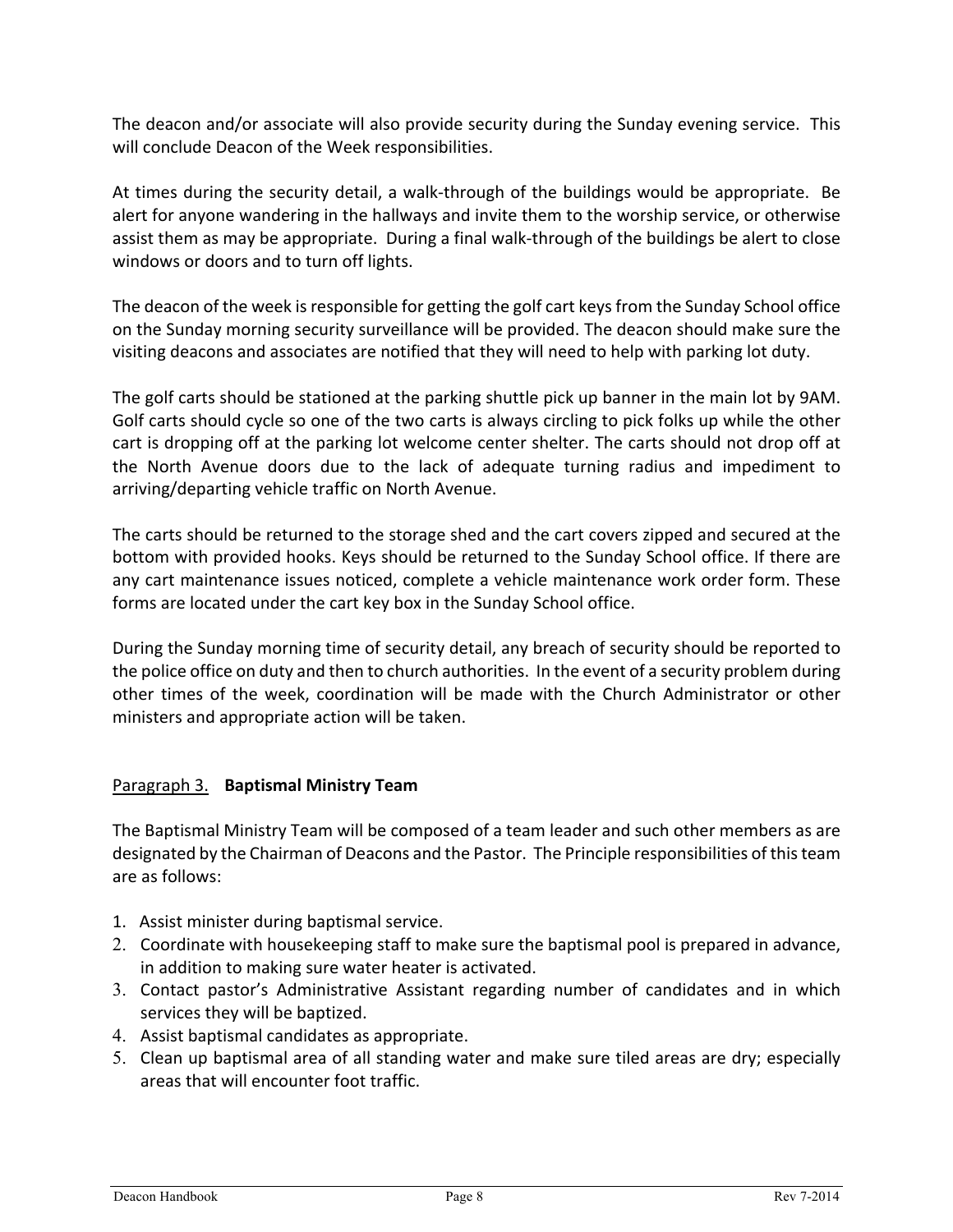- 6. All used towels and candidate robes should be placed in "trash bags" and placed between bathrooms on first floor of Sanctuary/Office building after the last morning service (or after evening service if baptism is performed at night).
- 7. Leader of this team should also keep track of how often Minister's robe needs to be drycleaned and coordinate with church administrative staff to handle.
- 8. Spousal participation is crucial, especially when there are female baptismal candidates.

#### Paragraph 4. **Communion Ministry Team**

The Communion Ministry Team will be composed of a team leader and such other members as are designated by the Chairman of Deacons and the Pastor. The principle responsibilities of this team are as follows:

- 1. Coordinate with the Pastor and his Administrative Assistant about dates for communion service, usually held quarterly.
- 2. Make the necessary preparations for communion service when scheduled.
- 3. Maintain inventory of supplies. When necessary, order supplies with the assistance of the church administrative staff.
- 4. Schedule deacons and provide orientation (if necessary) as to procedure.
- 5. Team members, along with all deacons, should go through sanctuary to remove all used communion-cups and place them in waste receptacles.
- 6. Team members should assist in cleaning supplies and replacing them in appropriate storage area.

#### Paragraph 5. **Crisis Ministry Team**

The Crisis Ministry Team will be composed of a team leader and such other members as are designated by the Chairman of Deacons and the Pastor, in conjunction with the team leader. The principle responsibilities of this team are as follows:

- 1. In the event of the death of a church member or member of immediate family, accidental injury requiring emergency hospitalization, divorce (if ministry is appropriate), or other events considered to be a crisis, team members should visit in the home, hospital or funeral home as needed.
- 2. Upon notification by the church office, a team member (or members) should visit immediately or as soon as possible. If possible, team members should be at the funeral home in the case of a death. Assistance in making phone calls to out-of-town family or other needs would be appropriate.
- 3. The team leader should coordinate the ministry team to insure proper follow-through.
- 4. Continue ministry on a weekly basis or until needs have been fulfilled.
- 5. Contact the minister on call (if on the weekend) or refer specific needs to the appropriate staff member if necessary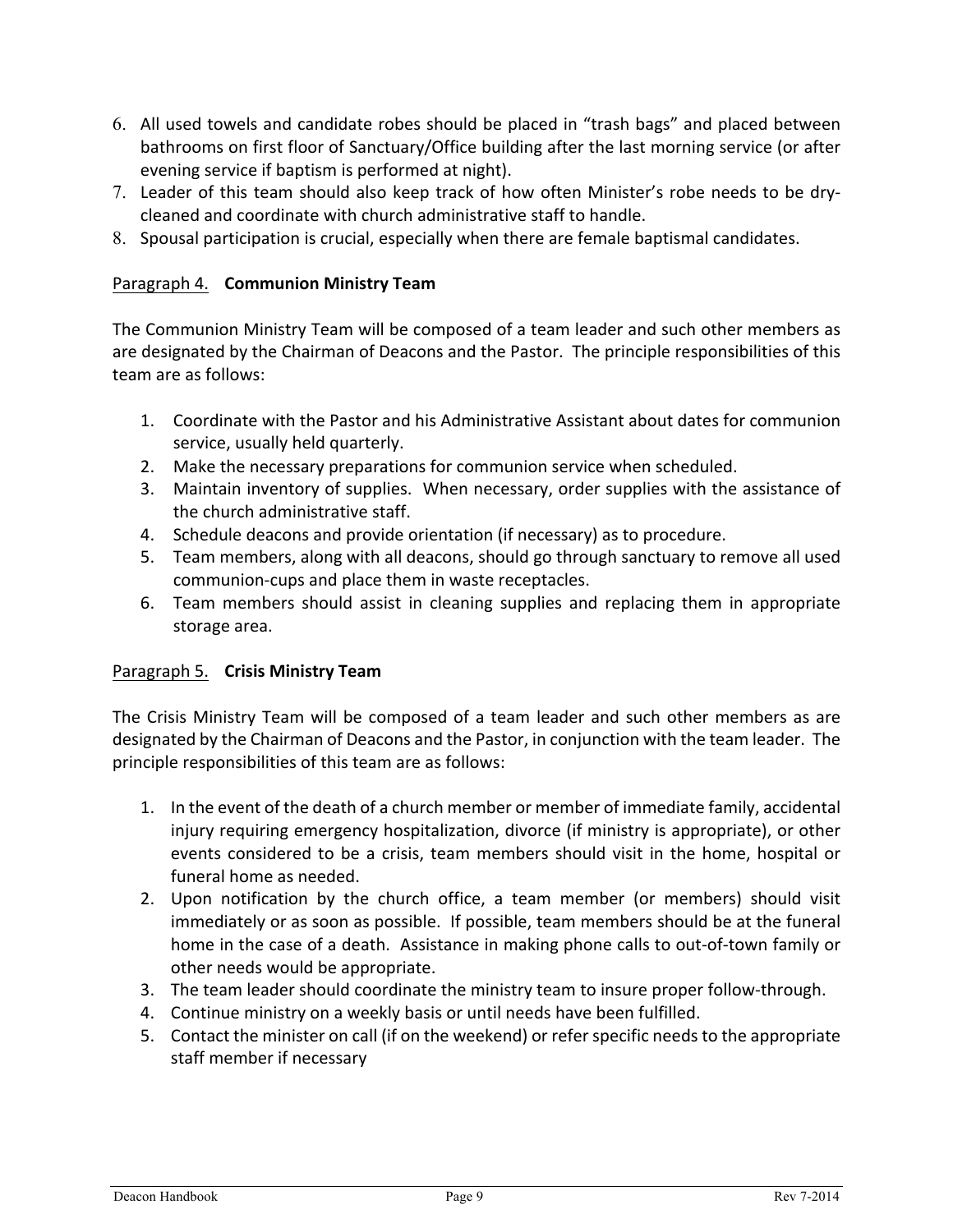- 6. In the event it is likely that food service will be needed, the team leader should coordinate needs and information with the Bereavement Ministry Team of the church through the church administrative staff.
- 7. If necessary, the team leader, in conjunction with the Pastor, might employ the services of women in the church for specific needs that would be better handled with appropriate gender.

#### Paragraph 6. **Homebound/Nursing Home Ministry Team**

The Homebound/Nursing Home Ministry Team will be composed of a team leader and such other members as are designated by the Chairman of Deacons and Pastor. The principle responsibilities of this team are as follows:

- 1. Schedule personal visits on a regular basis to the homes and nursing care facility of homebound members.
- 2. When requested, deliver an audiocassette tape of Sunday worship services to members.
- 3. Refer special needs to appropriate staff member.
- 4. Communicate with the pastor's secretary to coordinate scheduling of visits (if necessary).
- 5. Complete Ministry Report form and submit to the team leader.

#### Paragraph 7 **Prayer Ministry Team**

The Prayer Ministry Team will be composed of a team leader and other such members as designated by the Chairman of Deacons and Pastor. The principle responsibilities of this team are as follows:

- 1. Pray for the morning worship services each Sunday.
- 2. Work with the Minister of Prayer and Recreation on communicating and supporting church wide prayer emphases throughout the year as scheduled.
- 3. Support other prayer ministry efforts in the church.

#### Paragraph 8 **Widow/Widower Ministry Team**

The Widow/Widower Ministry Team will be composed of a team leader and other such members as designated by the Chairman of Deacons and Pastor. The principle responsibilities of this team are as follows:

- 1. Maintain an accurate list of current widows and widowers in the church.
- 2. Assign each active deacon 2-3 widows and/or widowers to minister to each year.
- 3. Maintain and distribute to the deacons their assigned widows and/or widowers
- 4. Provide deacons with a list of ministry suggestions and be available to assist with ministry needs if called upon.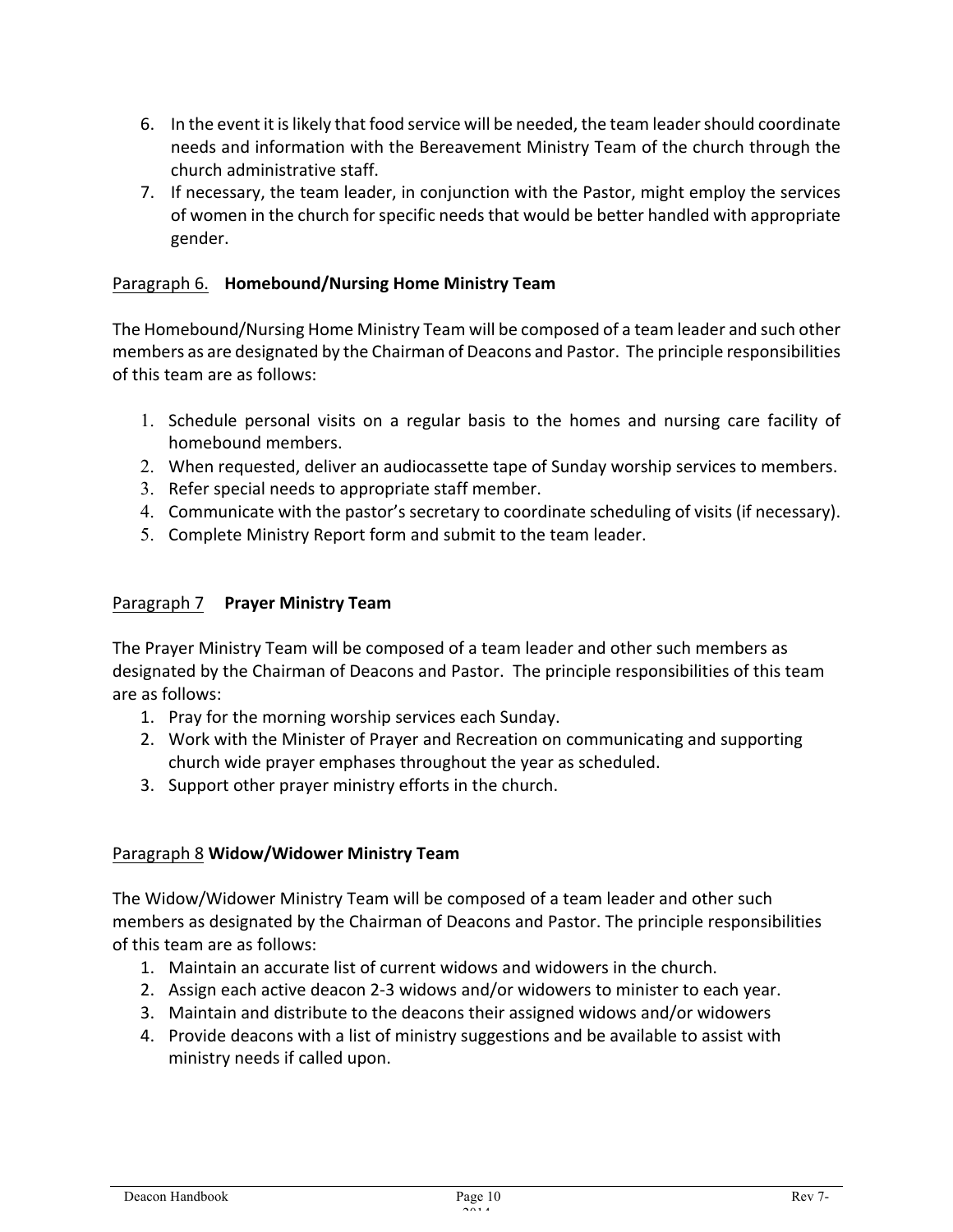#### **III. CHARACTERISTICS OF A DEACON**

#### Paragraph 1. A DEACON will VISIT.

In addition to the Sunday afternoon visitation required of the Deacon of the Week, a deacon will support the church outreach program, participating in visitation as work and family situations permit. Being led of the Holy Spirit, the deacon will visit for witnessing and ministry purposes, and to promote the programs of the church.

#### Paragraph 2. **A DEACON will WITNESS.**

A deacon will be alert for opportunities to tell others of his salvation experience and the meaning of Christ and the church in his and his family's life. He should know appropriate scriptures and the basics of the plan of salvation. He should be ready and joyful to lead a non-Christian in the sinner's prayer.

#### Paragraph 3. A DEACON is a PERMANENT GREETER.

A deacon will be alert to greet visitors, to guide them to the sanctuary, nursery, or other appropriate place. He and his family will also greet new members, try to establish common interests and acquaintanceship, and encourage their involvement in church organizations or activities.

#### Paragraph 4. A DEACON is a PROBLEM SOLVER,

A deacon will be alert to problems or potential problems that the church or congregation may face. He will listen carefully to constructive criticism of church activities and, if deemed appropriate, bring such comments to the attention of the appropriate person, committee, or organization. 

A deacon will not listen to extensive, harmful criticism of the church personnel or activities, but will endeavor to make positive comments about the person or situation. A deacon will be the instigator of positive rather than negative actions.

#### Paragraph 5. **A DEACON will MINISTER.**

In addition to the specific ministry duties and responsibilities outlined in Article II for the Deacon Ministry Teams, a deacon will be alert to performing individual acts of ministry. A visit to the hospital; a visit to the nursing home; a card or note; a telephone call; or other appropriate act of kindness can be important for those who are sick or grieving. A word of appreciation or commendation to the pastor, other ministers, church employees, or another member of the congregation is often very meaningful. Indeed, "a word fitly spoken is like apples of gold in pictures of silver" (Proverbs 25:11).